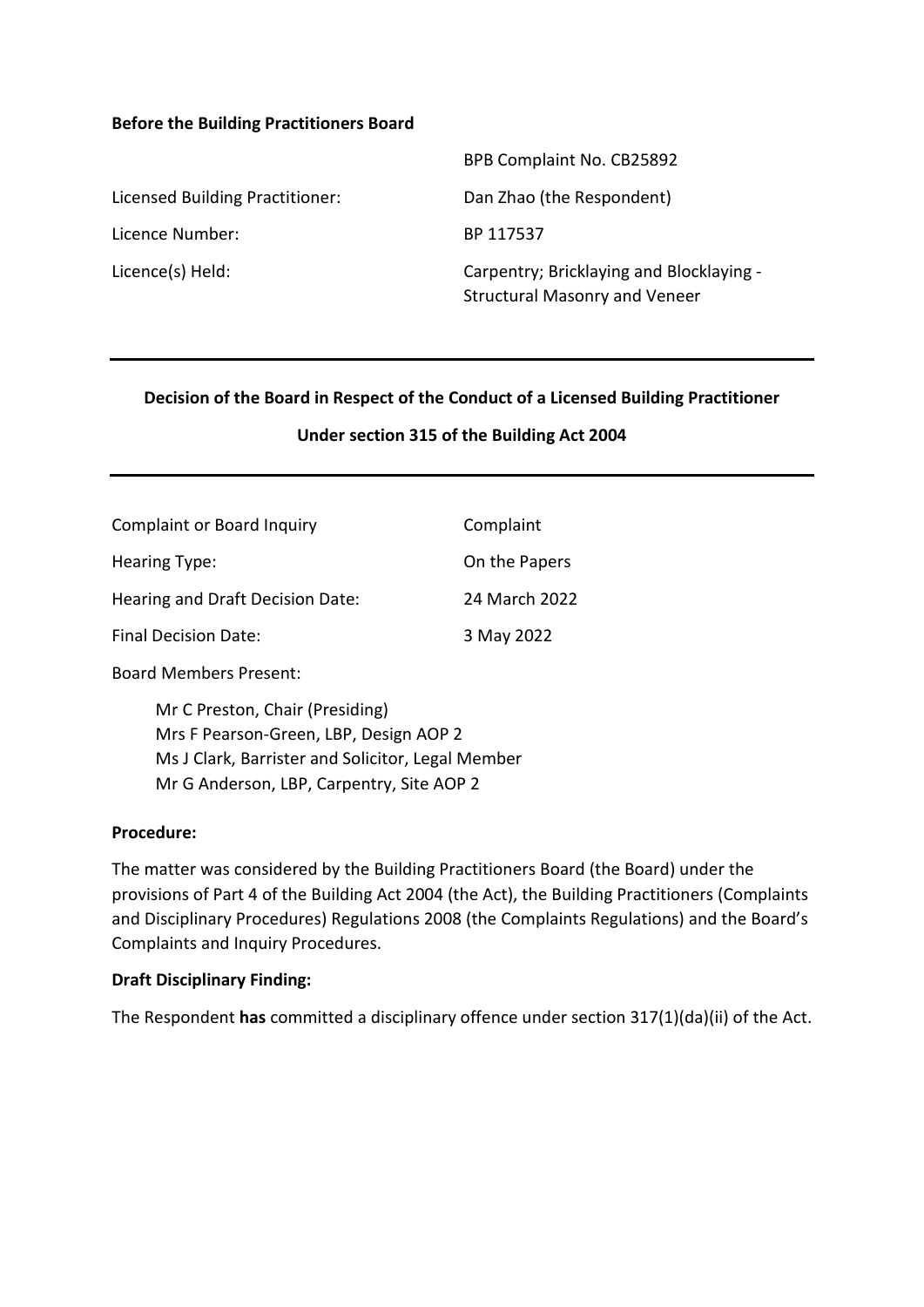# **Contents**

| This decision and the order herein were made final on 3 May 2022 on the basis that no further |  |
|-----------------------------------------------------------------------------------------------|--|

## <span id="page-1-0"></span>**Summary of the Board's Draft Decision**

[1] The Respondent failed to provide a record of work on completion of restricted building work. He is fined \$1,500 and ordered to pay costs of \$500. The disciplinary outcome will be recorded on the Register of Licensed Building Practitioners for a period of three years.

## <span id="page-1-1"></span>**The Charges**

- [2] On 24 March 2022, the Board received a Registrar's Report in respect of a complaint about the conduct of the Respondent.
- [3] Under regulation 10 of the Complaints Regulations, the Board must, on receipt of the Registrar's Report, decide whether to proceed no further with the complaint because regulation 9 of the Complaints Regulations applies.
- [4] Having received the report, the Board decided that regulation 9 did not apply. Under regulation 10 the Board is required to hold a hearing.
- [5] The Board's jurisdiction is that of an inquiry. Complaints are not prosecuted before the Board. Rather, it is for the Board to carry out any further investigation that it considers is necessary prior to it making a decision. In this respect, the Act provides that the Board may regulate its own procedures<sup>[1](#page-1-2)</sup>. It has what is described as a

<span id="page-1-2"></span><sup>1</sup> Clause 27 of Schedule 3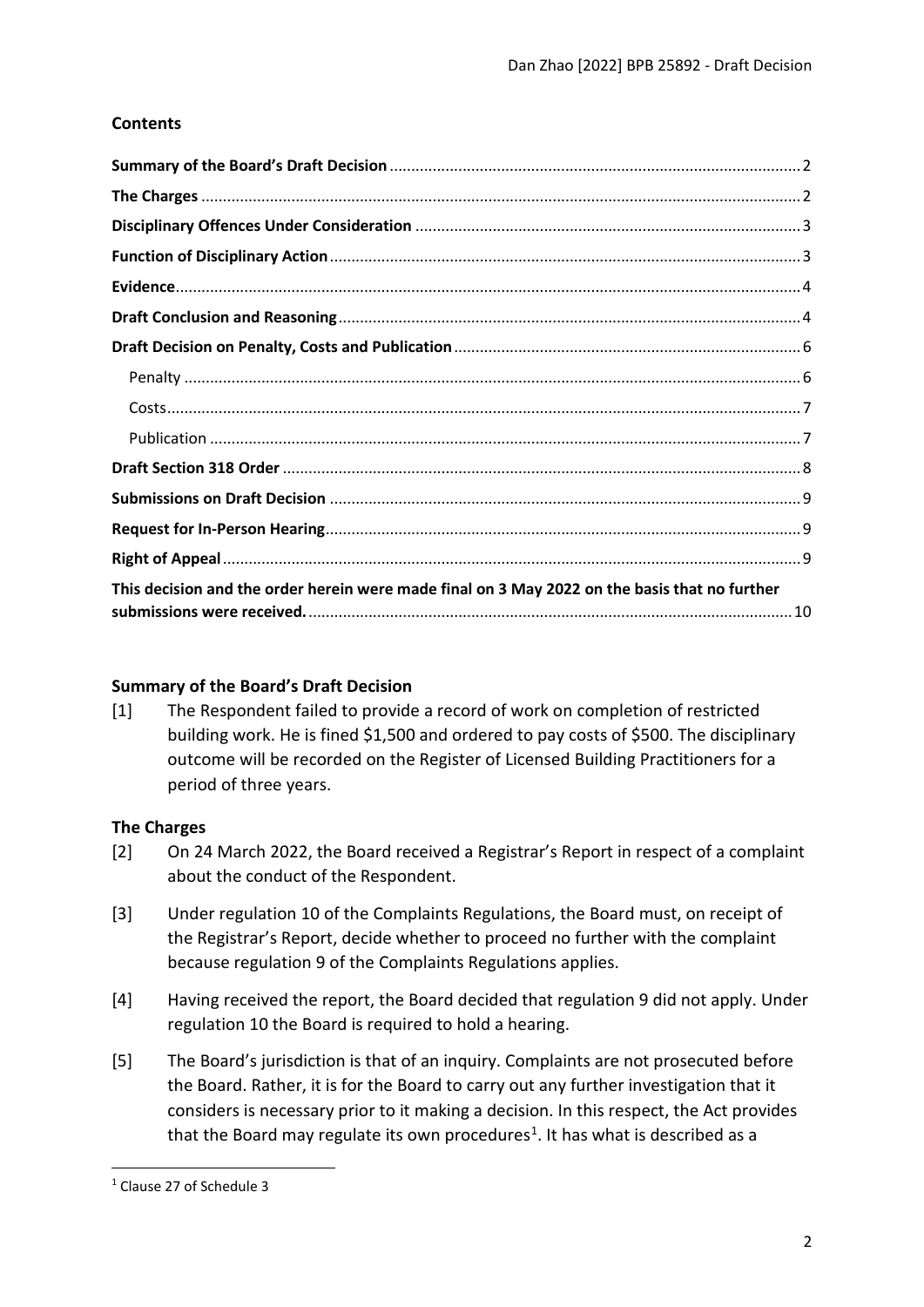summary jurisdiction in that the Board has a degree of flexibility in how it deals with matters; it retains an inherent jurisdiction beyond that set out in the enabling legislation<sup>[2](#page-2-2)</sup>. As such, it may depart from its normal procedures if it considers doing so would achieve the purposes of the Act, and it is not contrary to the interests of natural justice to do so.

- [6] In this instance, the Board has decided that a formal hearing is not necessary. The Board considers that there is sufficient evidence before it to allow it to make a decision on the papers.
- [7] The Board does, however, note that there may be further evidence in the possession of persons involved in the matter or that the Board may not have interpreted the evidence correctly. To that end, this decision is a draft Board decision. The Respondent will be provided with an opportunity to comment on the Board's draft findings and to present further evidence prior to the Board making a final decision. If the Board directs or the Respondent requests an in-person hearing, then one will be scheduled.

### <span id="page-2-0"></span>**Disciplinary Offences Under Consideration**

[8] On the basis of the Registrar's Report, the Respondent's conduct that the Board resolved to investigate was that the Respondent had failed, without good reason, in respect of a building consent that relates to restricted building work that he or she is to carry out (other than as an owner-builder) or supervise, or has carried out (other than as an owner-builder) or supervised, (as the case may be), to provide the persons specified in section 88(2) with a record of work, on completion of the restricted building work, in accordance with section 88(1) (s 317(1)(da)(ii) of the Act).

#### <span id="page-2-1"></span>**Function of Disciplinary Action**

- [9] The common understanding of the purpose of professional discipline is to uphold the integrity of the profession. The focus is not punishment, but the protection of the public, the maintenance of public confidence and the enforcement of high standards of propriety and professional conduct. Those purposes were recently reiterated by the Supreme Court of the United Kingdom in *R v Institute of Chartered Accountants in England and Wales*[3](#page-2-3) and in New Zealand in *Dentice v Valuers Registration Board*[4](#page-2-4)*.*
- [10] Disciplinary action under the Act is not designed to redress issues or disputes between a complainant and a respondent. In *McLanahan and Tan v The New Zealand Registered Architects Board, [5](#page-2-5)* Collins J. noted that:
	- *"… the disciplinary process does not exist to appease those who are dissatisfied … . The disciplinary process … exists to ensure professional standards are*

<span id="page-2-2"></span><sup>2</sup> *Castles v Standards Committee No.* [2013] NZHC 2289, *Orlov v National Standards Committee 1* [2013] NZHC 1955

<span id="page-2-3"></span><sup>&</sup>lt;sup>3</sup> R v Institute of Chartered Accountants in England and Wales [2011] UKSC 1, 19 January 2011.

<span id="page-2-4"></span><sup>4</sup> [1992] 1 NZLR 720 at p 724

<span id="page-2-5"></span><sup>5</sup> [2016] HZHC 2276 at para 164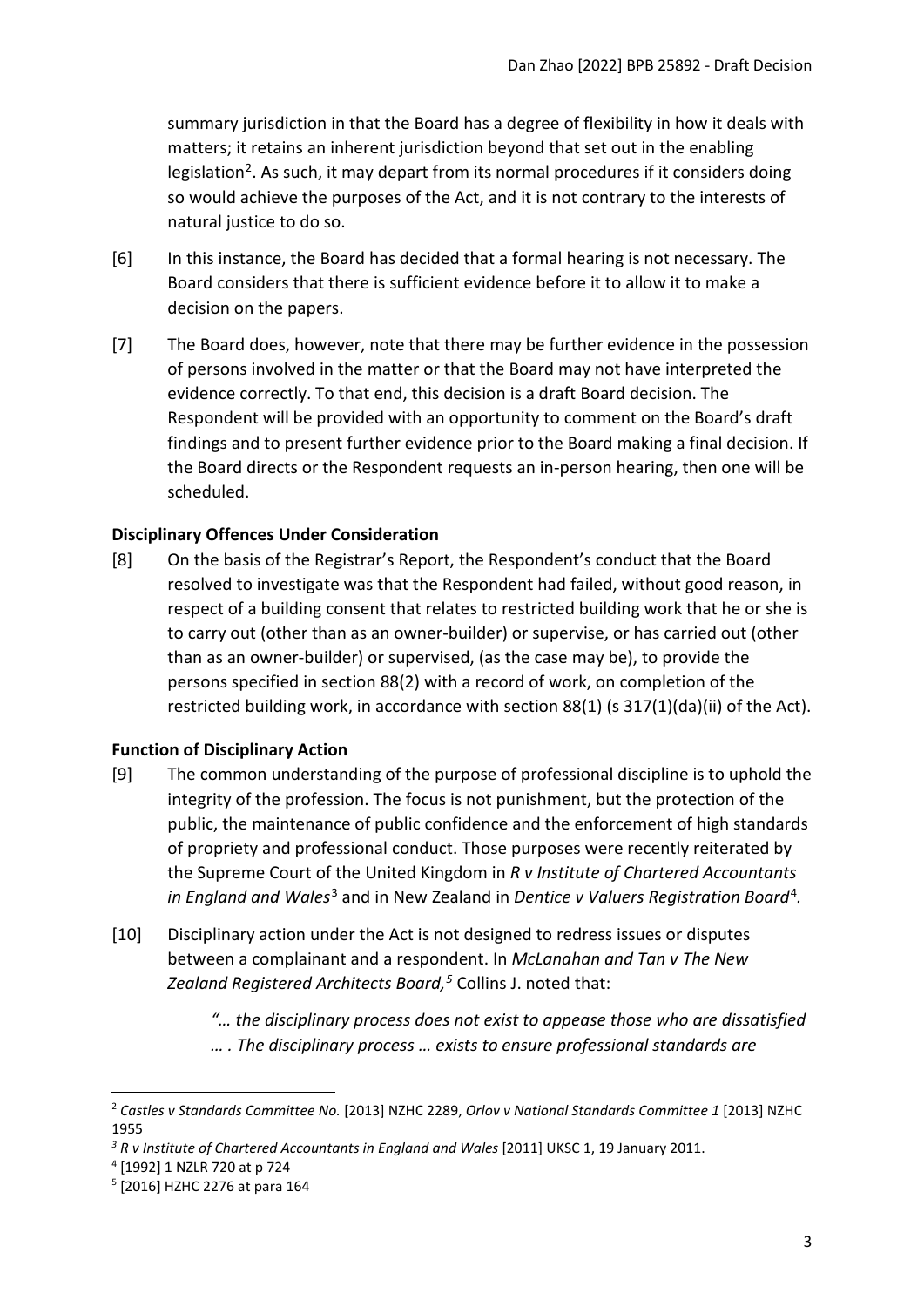*maintained in order to protect clients, the profession and the broader community."*

### <span id="page-3-0"></span>**Evidence**

- [11] The Board must be satisfied on the balance of probabilities that the disciplinary offences alleged have been committed*[6](#page-3-2)*. Under section 322 of the Act, the Board has relaxed rules of evidence that allow it to receive evidence that may not be admissible in a court of law.
- [12] The Respondent was engaged to carry out building work on a new detached dwelling under a building consent at [Omitted]. The building work included restricted building work for which a record of work must be provided on completion. The Respondent's building work started in or about May 2020 and came to an end on or about December 2020.
- [13] No record of work was completed and provided to the homeowner. On 9 November 2021 the Territorial Authority requested outstanding records of work, including in respect of the Respondent's blockwork. The Territorial Authority file was obtained on or about 10 January 2022, and it did not contain a record of work from the Respondent.
- [14] Council inspection reports for the concrete block/nib/insitu (ICB) dated 7 July 2020 and 6 August 2020 name the Respondent as the Licensed Building Practitioner for this work.
- [15] There was a commercial dispute between the Respondent and the head contractor, [Omitted], and when the Complainant approached the Respondent for his record of work, the Respondent advised that "I *have talked to the LBP complaint department, they said I can hold the document until I get paid, that is protection for LBP"* (Document 2.1, Page17 of the Board's file).
- [16] The Respondent did not respond to the complaint.

## <span id="page-3-1"></span>**Draft Conclusion and Reasoning**

[17] The Board has decided that the Respondent **has** failed, without good reason, in respect of a building consent that relates to restricted building work that he or she is to carry out (other than as an owner-builder) or supervise, or has carried out (other than as an owner-builder) or supervised, (as the case may be), to provide the persons specified in section 88(2) with a record of work, on completion of the restricted building work, in accordance with section 88(1) (s 317(1)(da)(ii) of the Act) and **should** be disciplined.

<span id="page-3-2"></span><sup>6</sup> *Z v Dental Complaints Assessment Committee* [2009] 1 NZLR 1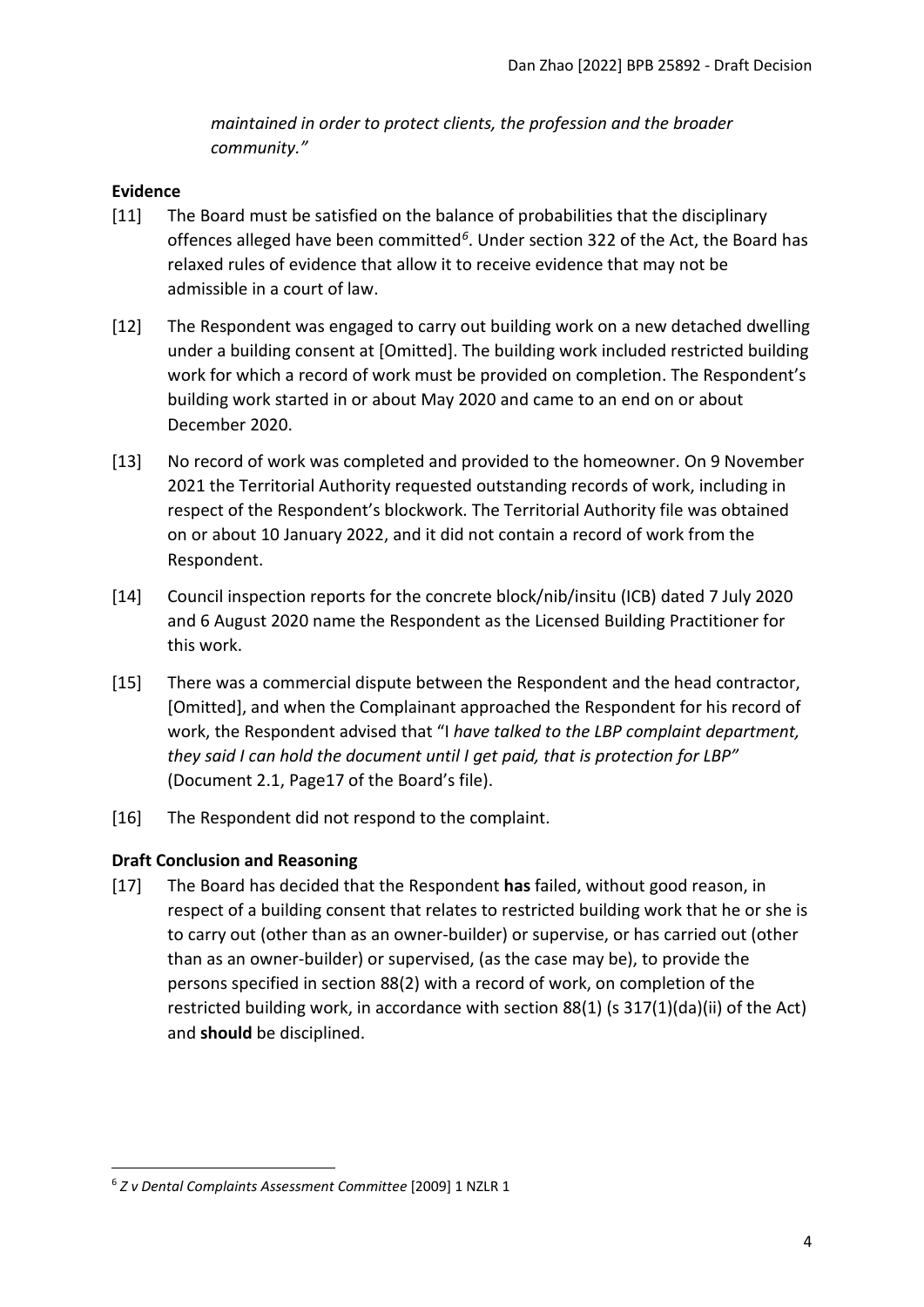- [18] There is a statutory requirement under section 88(1) of the Building Act 2004 for a licensed building practitioner to provide a record of work to the owner and the territorial authority on completion of restricted building work<sup>[7](#page-4-0)</sup>.
- [19] Failing to provide a record of work is a ground for discipline under section 317(1)(da)(ii) of the Act. In order to find that ground for discipline proven, the Board need only consider whether the Respondent had "good reason" for not providing a record of work on "completion" of the restricted building work.
- [20] The Board discussed issues with regard to records of work in its decision C2-01170<sup>[8](#page-4-1)</sup> and gave guidelines to the profession as to who must provide a record of work, what a record of work is for, when it is to be provided, the level of detail that must be provided, who a record of work must be provided to and what might constitute a good reason for not providing a record of work.
- [21] The starting point with a record of work is that it is a mandatory statutory requirement whenever restricted building work under a building consent is carried out or supervised by a licensed building practitioner (other than as an ownerbuilder). Each and every licensed building practitioner who carries out restricted building work must provide a record of work.
- [22] The statutory provisions do not stipulate a timeframe for the licenced person to provide a record of work. The provisions in section 88(1) simply states "on completion of the restricted building work …". As was noted by Justice Muir in *Ministry of Business Innovation and Employment v Bell<sup>[9](#page-4-2)</sup> "... the only relevant* precondition to the obligations of a licenced building practitioner under s 88 is that he/she has completed their work".
- [23] As to when completion will have occurred is a question of fact in each case.
- [24] In most situations issues with the provision of a record of work do not arise. The work progresses, and records of work are provided in a timely fashion. In this instance, completion occurred in or around December 2020. A record of work was not provided. On this basis, the Board finds that the record of work was not provided on completion as required, and the disciplinary offence has been committed.
- [25] Section 317(1)(da)(ii) of the Act provides for a defence of the licenced building practitioner having a "good reason" for failing to provide a record of work. If they can, on the balance of probabilities, prove to the Board that one exists, then it is open to the Board to find that a disciplinary offence has not been committed. Each case will be decided by the Board on its own merits, but the threshold for a good reason is high.

<span id="page-4-0"></span><sup>&</sup>lt;sup>7</sup> Restricted Building Work is defined by the Building (Definition of Restricted Building Work) Order 2011

<span id="page-4-1"></span><sup>8</sup> *Licensed Building Practitioners Board Case Decision C2-01170* 15 December 2015

<span id="page-4-2"></span><sup>9</sup> [2018] NZHC 1662 at para 50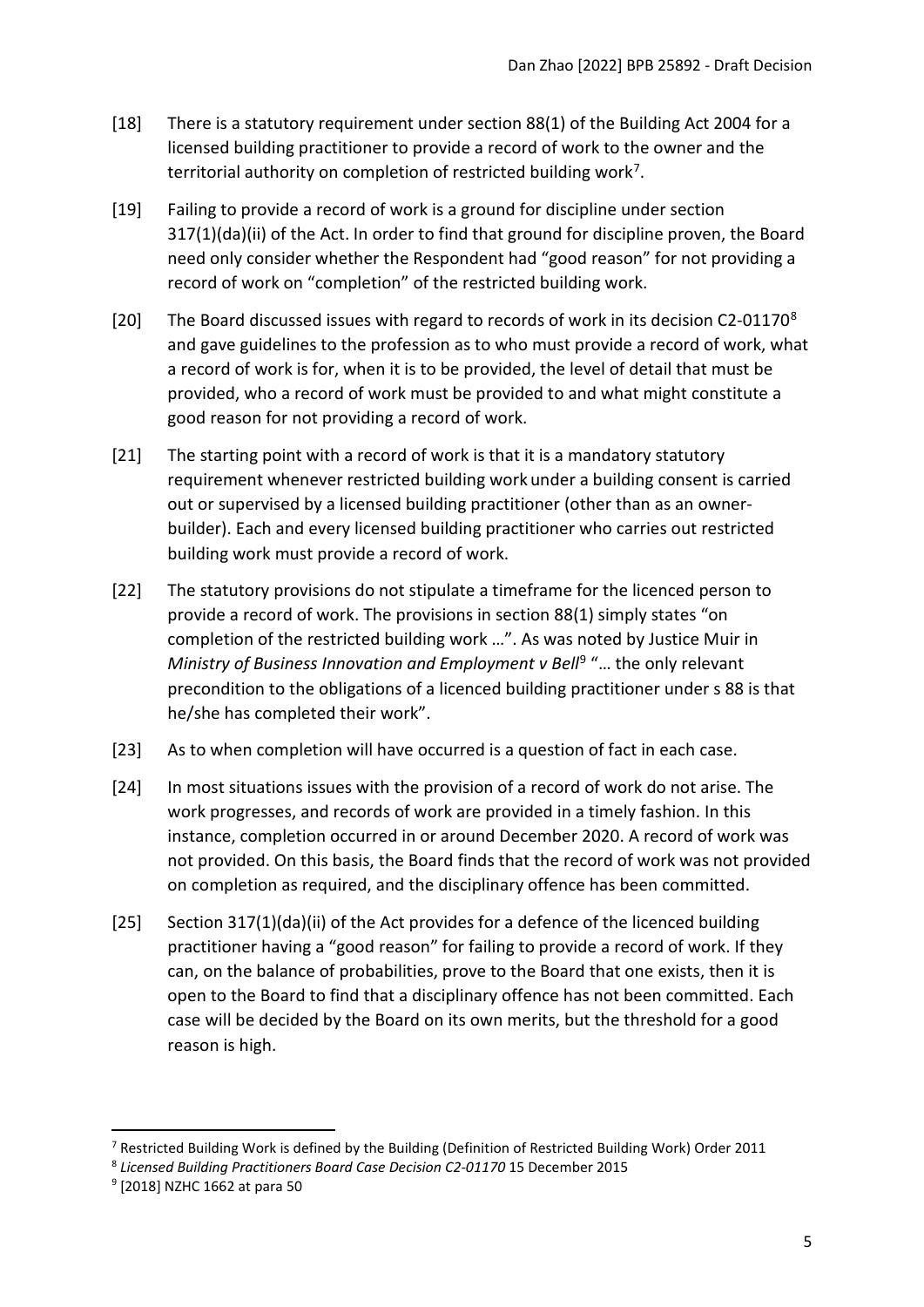- [26] The Respondent did not provide a response to this complaint. He indicated to the Complainant that he was not providing a record of work as he had not been paid.
- [27] The Board has repeatedly stated that a record of work is a statutory requirement, not a negotiable term of a contract. The requirement for it is not affected by the terms of a contract, nor by contractual disputes. Licensed building practitioners should now be aware of their obligations to provide them, and their provision should be a matter of routine.
- [28] The Respondent should also note that the requirement is on the licensed building practitioner to provide a record of work, not on the owner or territorial authority to demand one. He is required to act of his own accord and not wait for others to remind him of his obligations.
- [29] The Board, accordingly, finds that no "good reason" for the non-provision of the record of work has been established.

## <span id="page-5-0"></span>**Draft Decision on Penalty, Costs and Publication**

- [30] Having found that one or more of the grounds in section 317 applies, the Board must, under sect[i](#page-9-1)on 318 of the Act<sup>i</sup>, consider the appropriate disciplinary penalty, whether the Respondent should be ordered to pay any costs and whether the decision should be published.
- [31] The matter was dealt with on the papers. Included was information relevant to penalty, costs and publication, and the Board has decided to make indicative orders and give the Respondent an opportunity to provide further evidence or submissions relevant to the indicative orders.

## <span id="page-5-1"></span>Penalty

[32] The purpose of professional discipline is to uphold the integrity of the profession; the focus is not punishment, but the enforcement of a high standard of propriety and professional conduct. The Board does note, however, that the High Court in *Patel v Complaints Assessment Committee*[10](#page-5-2) commented on the role of "punishment" in giving penalty orders stating that punitive orders are, at times, necessary to provide a deterrent and to uphold professional standards. The Court noted:

> *[28] I therefore propose to proceed on the basis that, although the protection of the public is a very important consideration, nevertheless the issues of punishment and deterrence must also be taken into account in selecting the appropriate penalty to be imposed.*

[33] The Board also notes that in *Lochhead v Ministry of Business Innovation and*  Employment,<sup>[11](#page-5-3)</sup> the Court noted that whilst the statutory principles of sentencing set out in the Sentencing Act 2002 do not apply to the Building Act, they have the

<span id="page-5-2"></span><sup>10</sup> HC Auckland CIV-2007-404-1818, 13 August 2007 at p 27

<span id="page-5-3"></span><sup>11</sup> 3 November 2016, CIV-2016-070-000492, [2016] NZDC 21288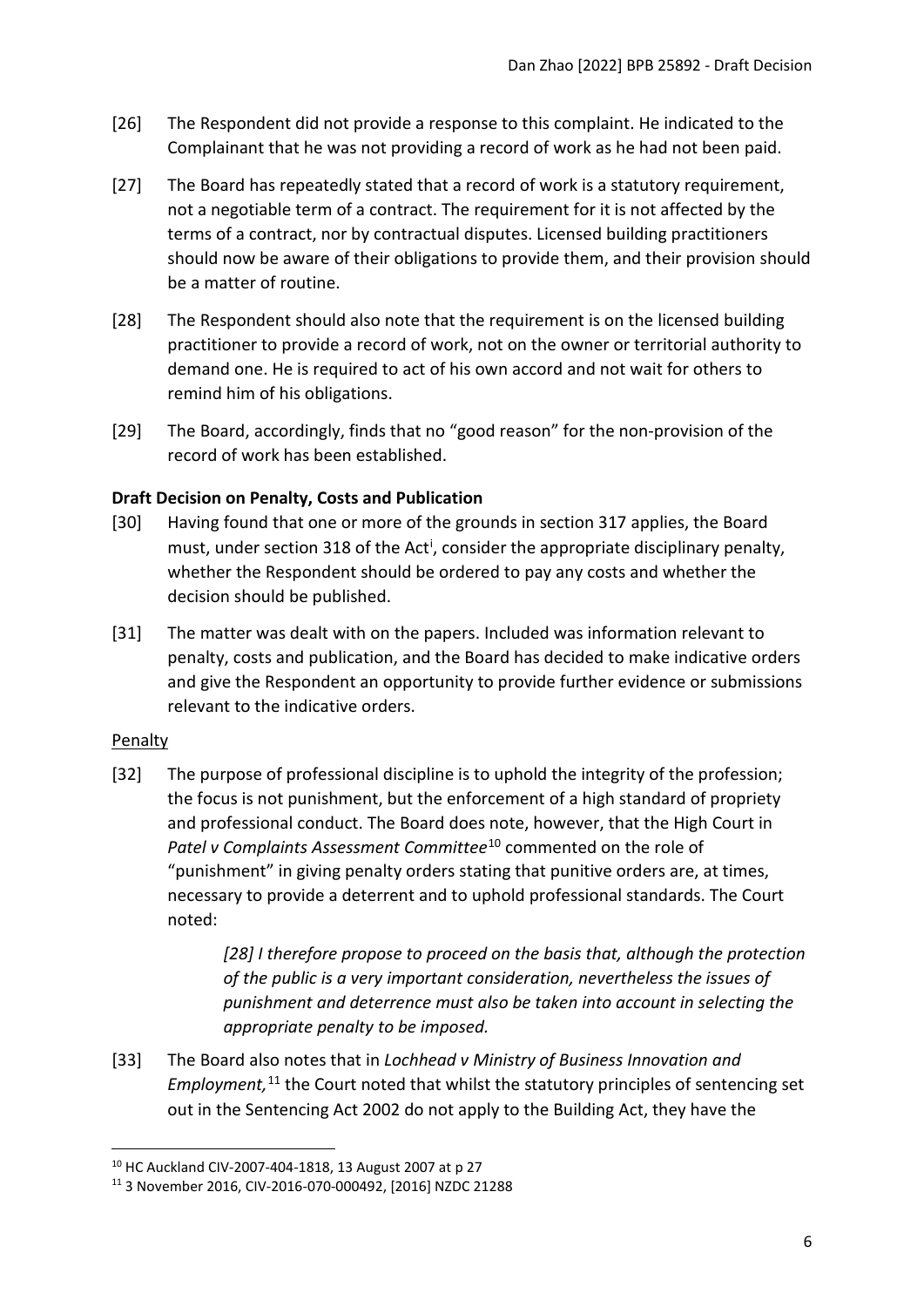advantage of simplicity and transparency. The Court recommended adopting a starting point for a penalty based on the seriousness of the disciplinary offending prior to considering any aggravating and/or mitigating factors.

- [34] Record of work matters are at the lower end of the disciplinary scale. The Board's normal starting point for a failure to provide a record of work is a fine of \$1,500, an amount which it considers will deter others from such behaviour. There are no aggravating nor mitigating factors present. As such, the Board sees no reason to depart from the starting point. The fine is set at \$1,500.
- [35] The Board did note that the Respondent has previously been disciplined by the Board for a failure to provide a record of work. That matter did not predate the present and, as such, has not been taken into consideration as an aggravating factor.

#### <span id="page-6-0"></span>Costs

- [36] Under section 318(4) the Board may require the Respondent "to pay the costs and expenses of, and incidental to, the inquiry by the Board."
- [37] The Respondent should note that the High Court has held that 50% of total reasonable costs should be taken as a starting point in disciplinary proceedings and that the percentage can then be adjusted up or down having regard to the particular circumstances of each case $^{12}$ .
- [38] In *Collie v Nursing Council of New Zealand,* [13](#page-6-3) where the order for costs in the tribunal was 50% of actual costs and expenses, the High Court noted that:

*But for an order for costs made against a practitioner, the profession is left to carry the financial burden of the disciplinary proceedings, and as a matter of policy that is not appropriate.*

[39] The Board notes the matter was dealt with on the papers. There has, however, been costs incurred investigating the matter, producing the Registrar's Report and in the Board making its decision. The costs have been less than those that would have been incurred had a full hearing been held. As such, the Board will order that costs of \$500 be paid by the Respondent. The Board considers that this is a reasonable sum for the Respondent to pay toward the costs and expenses of, and incidental to, the inquiry by the Board.

#### <span id="page-6-1"></span>Publication

[40] As a consequence of its decision, the Respondent's name and the disciplinary outcomes will be recorded in the public register maintained as part of the Licensed Building Practitioners' scheme as is required by the  $Act^{14}$  $Act^{14}$  $Act^{14}$ . The Board is also able,

<span id="page-6-2"></span><sup>12</sup> *Cooray v The Preliminary Proceedings Committee* HC, Wellington, AP23/94, 14 September 1995, *Macdonald v Professional Conduct Committee,* HC, Auckland, CIV 2009-404-1516, 10 July 2009, *Owen v Wynyard* HC, Auckland, CIV-2009-404-005245, 25 February 2010. 13 [2001] NZAR 74

<span id="page-6-4"></span><span id="page-6-3"></span><sup>&</sup>lt;sup>14</sup> Refer sections 298, 299 and 301 of the Act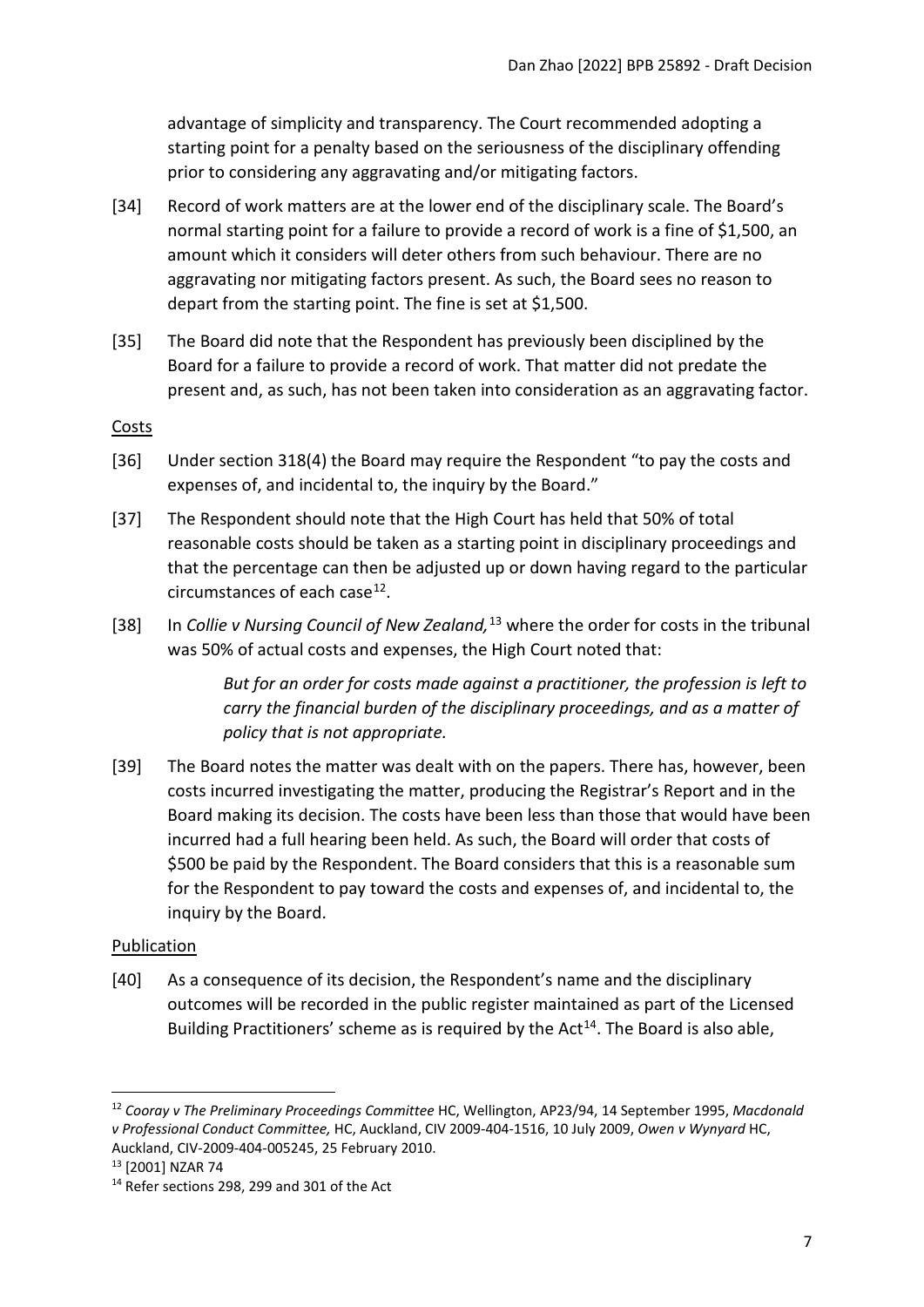under section 318(5) of the Act, to order publication over and above the public register:

*In addition to requiring the Registrar to notify in the register an action taken by the Board under this section, the Board may publicly notify the action in any other way it thinks fit.*

- [41] As a general principle, such further public notification may be required where the Board perceives a need for the public and/or the profession to know of the findings of a disciplinary hearing. This is in addition to the Respondent being named in this decision.
- [42] Within New Zealand, there is a principle of open justice and open reporting which is enshrined in the Bill of Rights Act 1990<sup>15</sup>. The Criminal Procedure Act 2011 sets out grounds for suppression within the criminal jurisdiction<sup>16</sup>. Within the disciplinary hearing jurisdiction, the courts have stated that the provisions in the Criminal Procedure Act do not apply but can be instructive<sup>[17](#page-7-3)</sup>. The High Court provided guidance as to the types of factors to be taken into consideration in *N v Professional Conduct Committee of Medical Council[18](#page-7-4).*
- [43] The courts have also stated that an adverse finding in a disciplinary case usually requires that the name of the practitioner be published in the public interest<sup>[19](#page-7-5)</sup>. It is, however, common practice in disciplinary proceedings to protect the names of other persons involved as naming them does not assist the public interest.
- [44] Based on the above, the Board will not order further publication.

## <span id="page-7-0"></span>**Draft Section 318 Order**

- [45] For the reasons set out above, the Board directs that:
	- **Penalty: Pursuant to section 318(f) of the Building Act 2004, the Respondent is ordered to pay a penalty of \$1500.**
	- **Costs: Pursuant to section 318(4) of the Act, the Respondent is ordered to pay costs of \$500 (GST included) towards the costs of, and incidental to, the inquiry of the Board.**
	- **Publication: The Registrar shall record the Board's action in the Register of Licensed Building Practitioners in accordance with section 301(l)(iii) of the Act.**

**In terms of section 318(5) of the Act, there will not be action taken to publicly notify the Board's action, except for the note in the Register and the Respondent being named in this decision.**

<span id="page-7-4"></span> $18$  ibid

<span id="page-7-1"></span><sup>&</sup>lt;sup>15</sup> Section 14 of the Act

<span id="page-7-2"></span><sup>&</sup>lt;sup>16</sup> Refer sections 200 and 202 of the Criminal Procedure Act

<span id="page-7-3"></span><sup>17</sup> *N v Professional Conduct Committee of Medical Council* [2014] NZAR 350

<span id="page-7-5"></span><sup>19</sup> Kewene v Professional Conduct Committee of the Dental Council [2013] NZAR 1055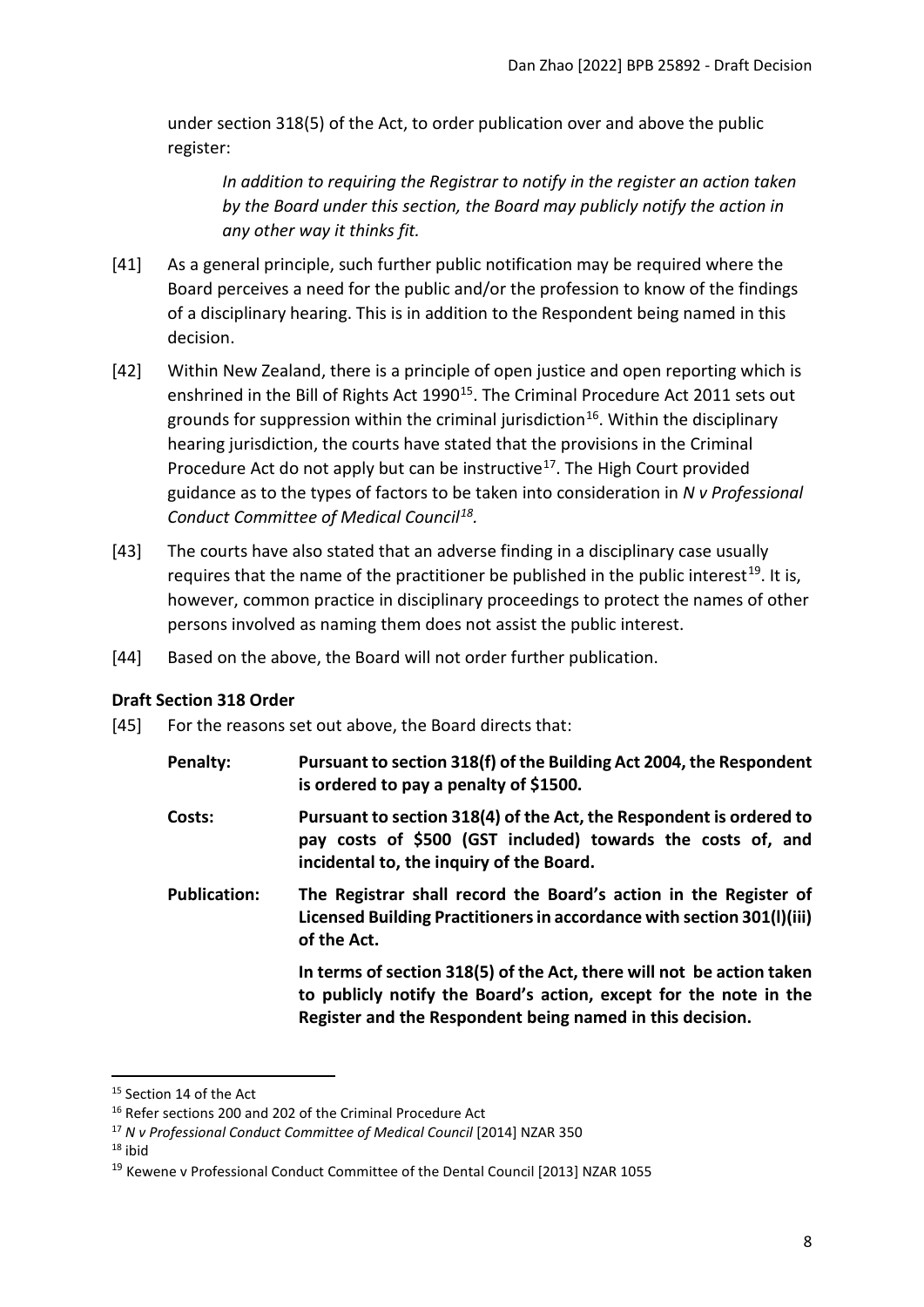[46] The Respondent should note that the Board may, under section 319 of the Act, suspend or cancel a licensed building practitioner's licence if fines or costs imposed as a result of disciplinary action are not paid.

### <span id="page-8-0"></span>**Submissions on Draft Decision**

- [47] The Board invites the Respondent to:
	- (a) provide further evidence for the Board to consider; and/or
	- (b) make written submissions on the Board's findings. Submissions may be on the substantive findings and/or on the findings on penalty, costs and publication.
- [48] Submissions and/or further evidence must be filed with the Board by no later than the close of business on **Monday 2 May 2022.**.
- [49] If submissions are received, then the Board will meet and consider those submissions.
- [50] The Board may, on receipt of any of the material received, give notice that an inperson hearing is required prior to it making a final decision. Alternatively, the Board may proceed to make a final decision which will be issued in writing.
- [51] If no submissions or further evidence is received within the time frame specified, then this decision will become final.

### <span id="page-8-1"></span>**Request for In-Person Hearing**

- [52] If the Respondent, having received and considered the Board's Draft Decision, considers that an in-person hearing is required then one will be scheduled, and a notice of hearing will be issued.
- [53] A request for an in-person hearing must be made in writing to the Board Officer no later than the close of business on **Monday 2 May 2022.**
- [54] If a hearing is requested, this Draft Decision, including the Board's indicative position on penalty, costs and publication, will be set aside.

## <span id="page-8-2"></span>**Right of Appeal**

[55] The right to appeal Board decisions is provided for in section 330(2) of the Act<sup>[ii](#page-9-2)</sup>.

Signed and dated this  $7<sup>th</sup>$  day of April 2022.

Chris Reptor

**Mr C Preston** Presiding Member